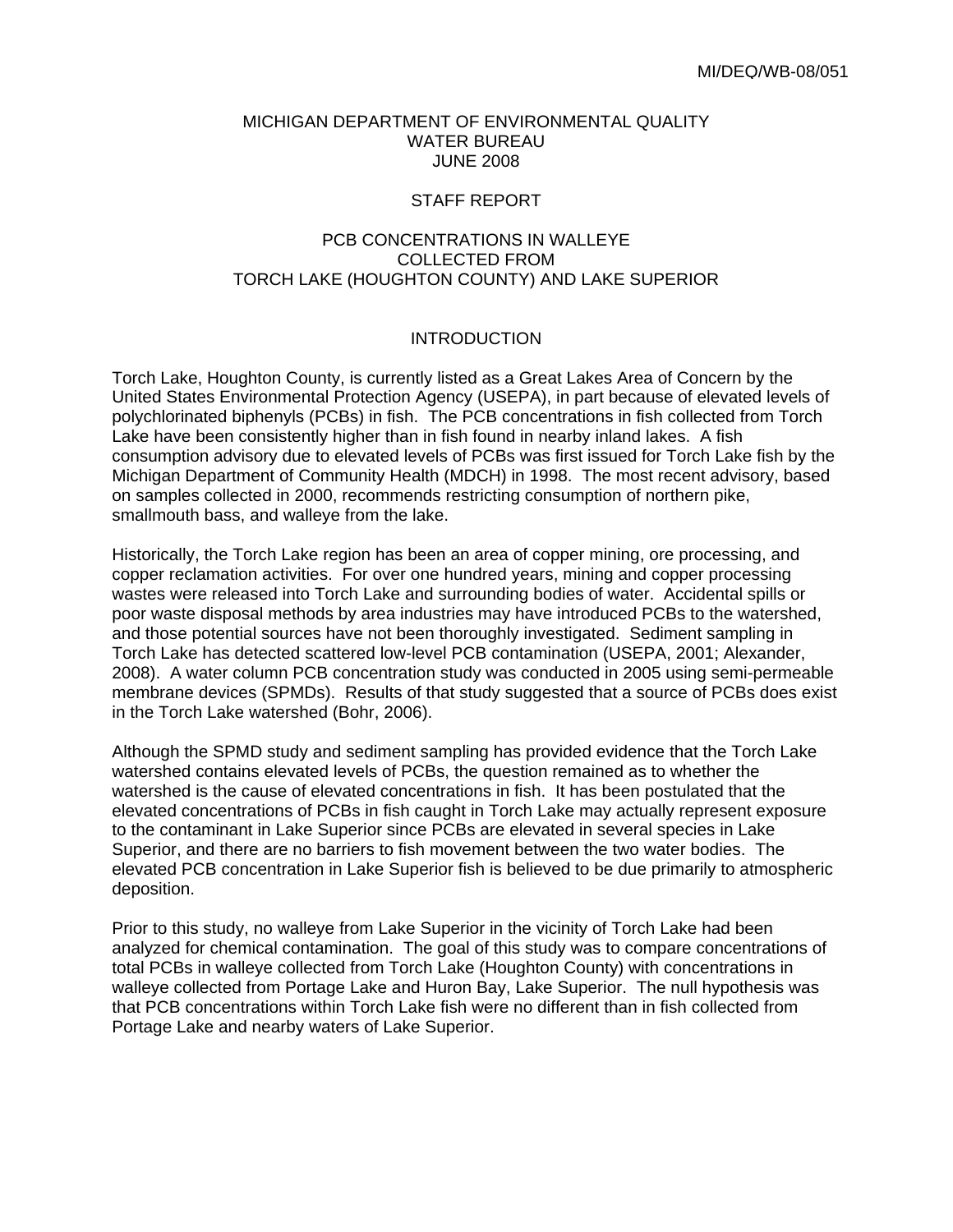## SUMMARY

- 1. Walleye were collected from Huron Bay, Lake Superior, in April 2006 and from Torch Lake and Portage Lake in April 2007.
- 2. The length ranges of walleye collected from all three locations were equivalent.
- 3. Total PCB and lipid-normalized total PCB concentrations in Torch Lake walleye collected in 2007 were equivalent to the concentrations in walleye collected in 2000.
- 4. Total PCB and lipid-normalized total PCB concentrations in walleye collected from Torch Lake were higher than concentrations in walleye collected from Huron Bay, and the data suggest that walleye from the two areas represent distinct groups.
- 5. Total PCB concentrations in Portage Lake walleye appear similar to the concentrations in walleye collected from Huron Bay, but the comparisons are weak due to a small Portage Lake sample.
- 6. The MDCH fish consumption advisories for Torch Lake and Portage Lake walleye are unlikely to be relaxed based on the total PCB concentrations measured in the 2007 samples.

## METHODS

Torch Lake supports a diverse population of fish, including northern pike, smallmouth bass, and walleye. Walleye were selected as the target for PCB concentration comparisons because, of the three species, they were the most likely to be collected in Lake Superior. In addition, walleye are a popular commercial and sport fish.

Walleye were collected in April 2007 from Torch Lake and Portage Lake by the Michigan Department of Natural Resources (MDNR), Fisheries Division, during scheduled sampling work, and in April 2006 from Huron Bay, Lake Superior, by the Keweenaw Bay Indian Community (Figure 1). A total of 16 walleye ranging in length from 17 to 20 inches were collected from Huron Bay in 2006. Twenty walleye ranging in length from 15 to 25 inches were collected from Torch Lake in 2007.

Walleye samples were also collected from Torch Lake in 1988 and 2000. Based on those samples, the MDCH issued fish consumption advisories for walleye due to elevated concentrations of PCBs and mercury.

The Michigan Department of Environmental Quality (MDEQ), Water Bureau (WB) processed the fish in accordance with the Great Lakes and Environmental Assessment Section (GLEAS) Procedure 31 (available upon request). Each fish was measured (total length), weighed, and examined to determine sex; any gross internal or external tumors or abnormalities were noted. Walleye tissue samples were prepared as skin-on, untrimmed fillets, individually wrapped in aluminum foil, labeled appropriately, and frozen until analyzed.

All samples were analyzed by MDCH, Analytical Chemistry Laboratory (ACL), which has a quality assurance program and uses peer-reviewed methods of digestion, extraction, and quantification.

The MDCH, ACL, analyzed the fish tissue samples for mercury, percent lipids, 25 organic chemicals (Table 1), and PCB congeners (Table 2). Total PCB concentration was estimated by summing the concentrations of PCB congeners. Individual congeners below the detection level were assigned a concentration equal to 0 for the purpose of calculating a total PCB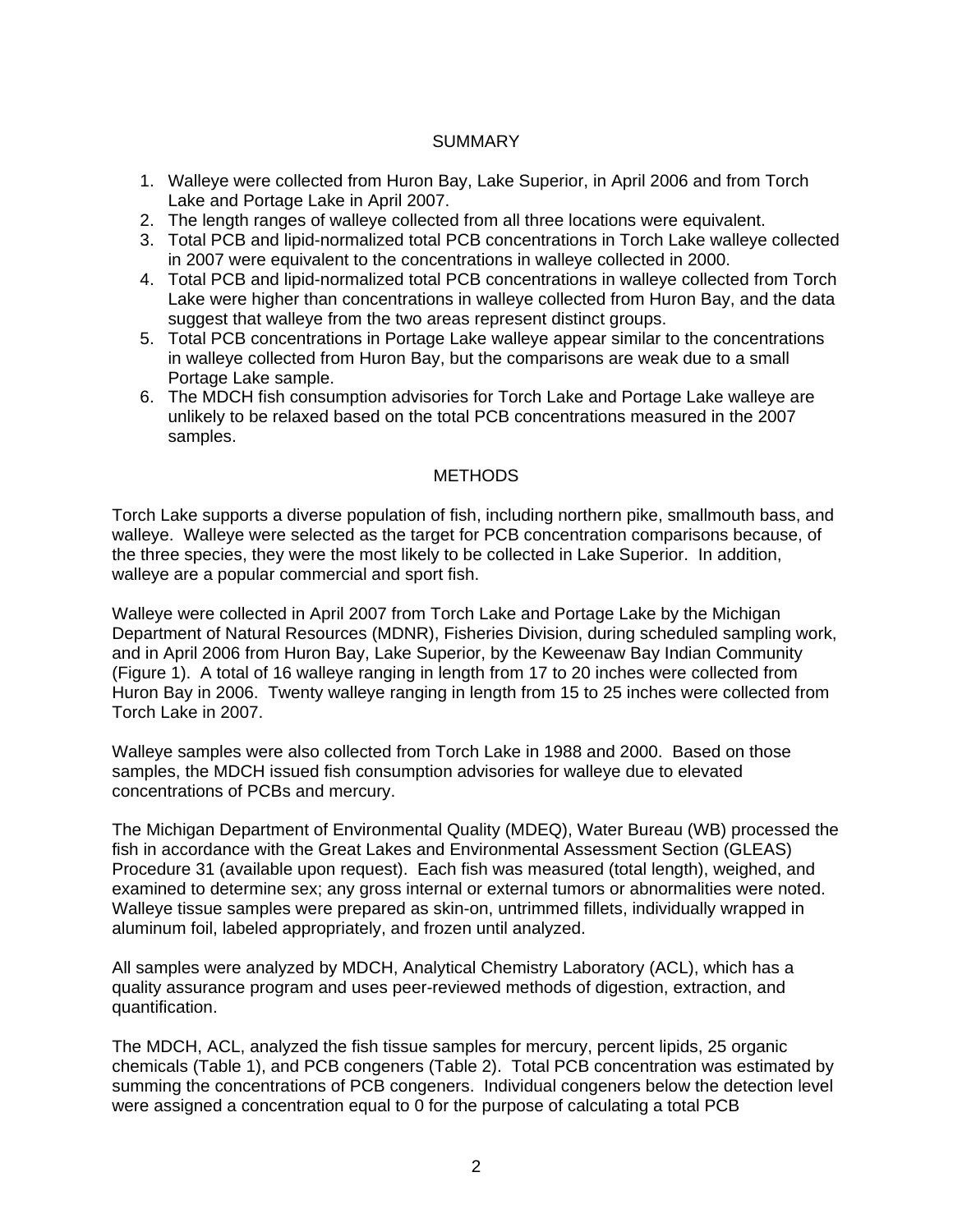concentration. Also, congener analyses that did not meet retention time criteria or were subject to analytical interference were assigned a concentration equal to 0 for the purpose of calculating a total PCB concentration. If the results of an individual congener analysis did not meet all of the quantification requirements, then the congener was assigned a concentration equal to the estimated concentration for the purpose of calculating a total PCB concentration. If all of the congeners were below the detection level, then the total PCB concentration was reported as less than the detection level of the individual congeners.

Analytical results were reviewed and entered in the MDEQ, WB, Fish Contaminant Monitoring Program (FCMP) database. Results are presented in the attached appendix, and are also available electronically by request or through the FCMP Web site *(The link provided was broken and has been removed)*.

PCB concentrations have been shown to differ significantly between the male and female walleye (Madenjian et al., 1998) as well as other species (Rypel et al., 2007). Such differences may be due to gender-related physiological differences and life-history characteristics (e.g., habitat preferences, diet). Most of the walleye collected for this study were male; to eliminate the risk that results could be affected by gender differences, only males were used for the between site comparisons.

Concentrations of bioaccumulative contaminants in fish are generally positively correlated with fish length; in order to make appropriate comparisons between populations it is critical that the size ranges of fish being compared are similar. Analysis of variance indicated that there was no significant difference in the mean length of walleye collected from the three sites, although the overall power of this comparison may be low due to the small Portage Lake sample size. A summary of the lengths of the male walleye collected from Torch Lake, Portage Lake, and Huron Bay is presented in Table 3.

PCBs are highly lipophilic, concentrating in lipids (fat) in fish tissue. Fish with less fat content tend to have lower concentrations of PCBs. Since fat content in fish can vary between individual fish and between fish populations it is sometimes appropriate to normalize the data by dividing the PCB concentrations by the lipid content for each fish sample. For this study, PCB concentrations between sampling sites were compared using both actual (wet weight) concentrations and lipid-normalized concentrations.

Analysis of variance and regression techniques, to be valid, assume data sets have certain characteristics (e.g., normality of residuals and homogeneity of variance). In order to meet the requirements for those tests, data were transformed by taking the natural log of the concentration. Statistical tests were considered significant at α=0.05.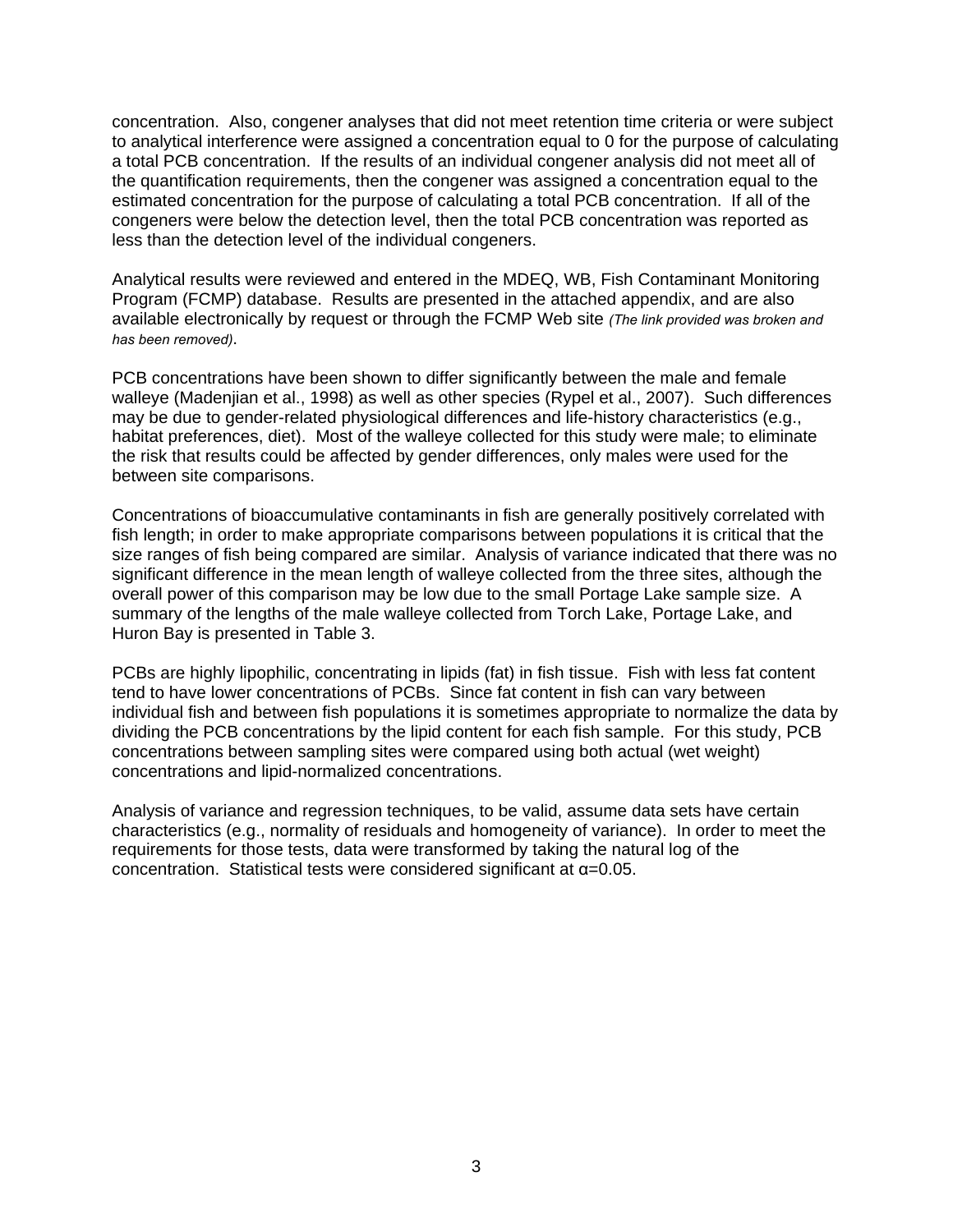# RESULTS AND DISCUSSION

# Temporal Comparison

Total PCB and lipid-normalized total PCB concentrations in Torch Lake walleye collected in 2007 were equivalent to the concentrations measured in the Torch Lake walleye samples collected in 2000 (Figures 2 and 3). No fish larger than 22 inches were collected in 2000, so statistical comparisons of the two years were made only for fish between 15 and 22 inches. The median total PCB concentrations in walleye between 15 and 22 inches were 40 parts per billion (ppb) and 30 ppb in 2000 and 2007, respectively. The median lipid-normalized total PCB concentrations in those fish were 19 and 21 ppb in 2000 and 2007, respectively. Statistical comparisons using the non-parametric Mann-Whitney test on both the total PCB and lipidnormalized total PCB data sets indicated that the two Torch Lake samples were not significantly different.

Walleye were collected from Portage Lake in 1988 and 1998, but comparisons with the samples collected in 2007 are not informative. Total PCB concentrations prior to 2000 were based on the analysis of Aroclors (manufactured mixtures), and the quantification limit (QL) for those analyses was 25 ppb (the QL for congener analysis is 1 ppb). Total PCB concentrations in the 1988 and 1998 Portage Lake walleye samples were nearly all reported as below the QL, thus a meaningful comparison with the 2007 samples is not possible.

## Inter-Site Comparisons

Total PCB concentrations in walleye collected from Torch Lake in 2007 were higher than in walleye collected from Huron Bay in 2006. Linear regression analysis of total PCB concentration versus length and lipid-normalized total PCB concentration versus length yielded similar results. The regression analysis of the Huron Bay samples indicated that there was no significant relationship between size of fish and total PCB concentration, while analysis of the Torch Lake samples indicated that there was a significant positive relationship between fish length and total PCB concentration. This relationship is visually apparent in Figures 4 and 5, and suggests that the Torch Lake samples represent a group of fish separate from the Huron Bay fish. While regression analysis of the Portage Lake samples indicated a significant positive relationship between length and total PCB concentration, that relationship is driven by only one relatively large fish.

The median total PCB concentrations were 20 ppb, 22 ppb, and 100 ppb in Huron Bay, Portage Lake, and Torch Lake walleye, respectively. The median lipid-normalized total PCB concentrations were 15 ppb, 10 ppb, and 63 ppb in Huron Bay, Portage Lake, and Torch Lake walleye, respectively. Analysis of variance indicates that total PCB concentrations in Torch Lake walleye were higher than walleye from both Portage Lake and Huron Bay. However, we cannot differentiate the Portage Lake sample from the others with good confidence since the sample size was small (8 male fish) and large walleye were under-represented.

The general pattern of congener composition in walleye from Torch Lake was similar to that observed in the Huron Bay samples (Figure 6). The congener concentrations were strongly correlated ( $r = 0.92$ ), but there were differences. A total of 50 PCB congeners were quantified in the Torch Lake samples while only 40 were quantified in the Huron Bay walleye. All of the congeners quantified in the Huron Bay samples were also quantified in the Torch Lake samples.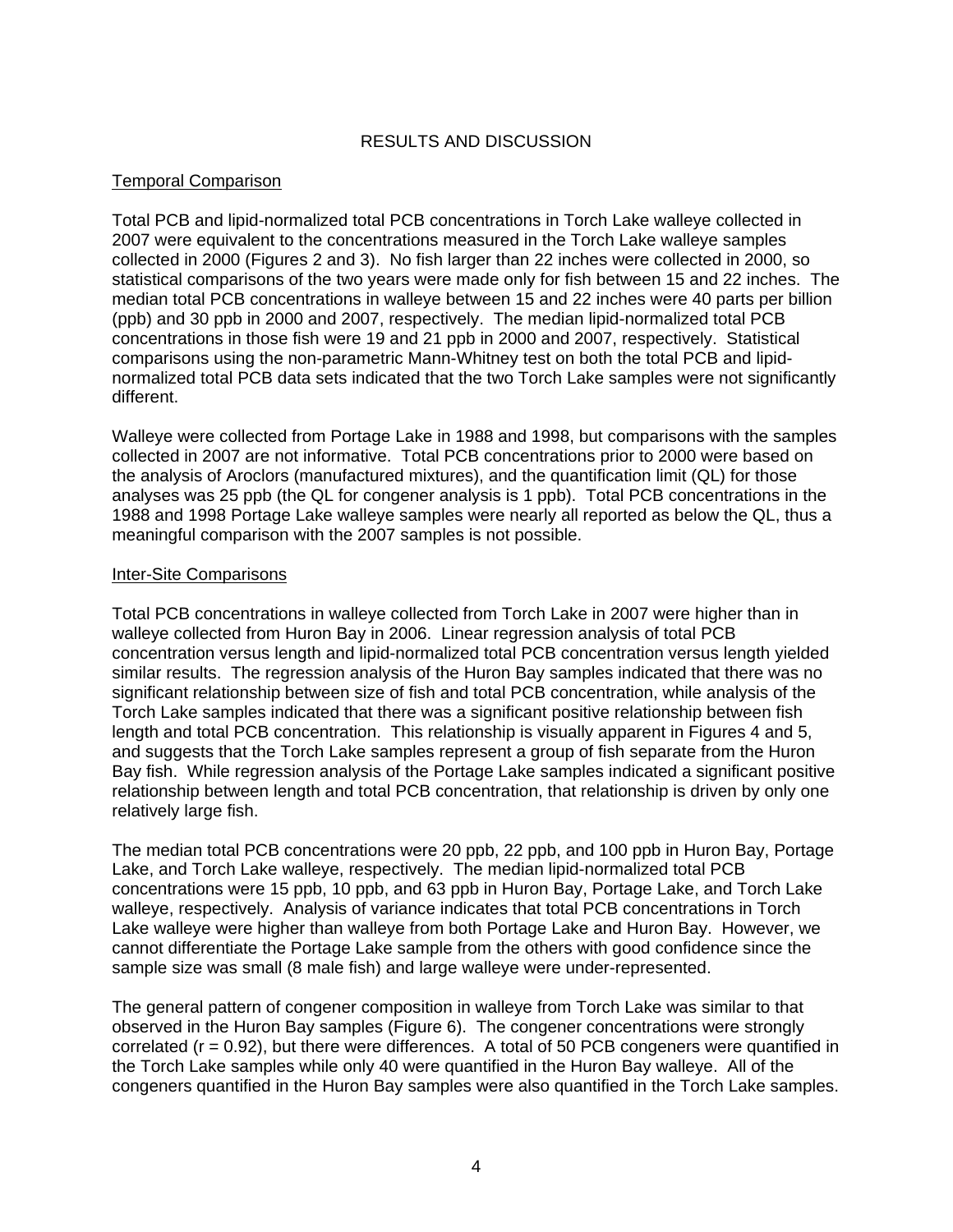The higher total PCB concentrations and different congener composition in the Torch Lake walleye as compared to the Huron Bay walleye are consistent with the sediment and SPMD studies indicating that there is a source of PCBs in the Torch Lake watershed. It seems likely that the walleye collected in Torch Lake are in the lake for extended periods of time and that the elevated concentrations of PCBs measured in those fish are a result of sources within the Torch Lake watershed over and above atmospheric inputs.

#### Impact on Fish Consumption Advisory

The current MDCH Fish Consumption Advisory recommends that the general population limit consumption of Torch Lake walleye greater than 22 inches to 1 meal per week, and that children under the age of 15 and women of childbearing age eat no more than 1 meal per week of walleye less than 22 inches and no more than 1 meal per month of walleye larger than 22 inches.

The current Torch Lake walleye advisory recommendations are due to elevated concentrations of mercury and PCBs, and are based on samples collected in 1988 and 2000. The walleye consumption recommendation for the general population is driven by the Statewide Mercury Fish Consumption Advisory, which recommends that the general population eat no more than 1 meal per week of walleye of any size from inland lakes. Mercury concentrations in the 16 walleye collected in 1988 and 2000 were all below the 0.5 parts per million (ppm) "restrict consumption" trigger level, but the fish were all less than 22 inches. Based on those results, the MDCH concluded that the general population did not need to limit consumption of walleye less than 22 inches; restrictive advice remained for larger walleye since no data were available for fish larger than 22 inches. The advice for women and children is driven by both mercury and PCBs. If PCBs were eliminated from the walleye, the restriction on consumption of fish less than 22 inches would be lifted, but the advice to restrict consumption on fish larger than 22 inches would remain until it was known that the mercury concentration in those fish was below 0.5 ppm.

A total of 30 legal size walleye (at least 15 inches) were collected from Torch Lake since 2000. The median total PCB concentration in walleye less than 22 inches was 40 ppb, and the median concentration in walleye greater than 22 inches was 210 ppb. The median concentration in the large walleye exceeds the 200 ppb MDCH women and children "1 meal per month" trigger level, therefore, the MDEQ, WB, will recommend that the walleye advisory remain unchanged. Total mercury results were not available for this report. It is possible that the mercury results may indicate that more restrictive advice is warranted.

The current MDCH Fish Consumption Advisory recommends that the general population limit consumption of Portage Lake walleye greater than 22 inches to 1 meal per week, and that children under the age of 15 and women of childbearing age eat no more than 1 meal per month of walleye larger than 22 inches. There are no restrictions on consumption of Portage Lake walleye less than 22 inches.

A total of 20 legal size walleye were collected from Portage Lake since 1988. The median total PCB concentration in walleye less than 22 inches was 25 ppb, and the median concentration in walleye greater than 22 inches was 76 ppb. Since the latter concentration is less than the 200 ppb MDCH women and children "1 meal per month" trigger level, we could consider recommending that the advice for women and children be relaxed to 1 meal per week for walleye greater than 22 inches. However, since the more contaminated Torch Lake walleye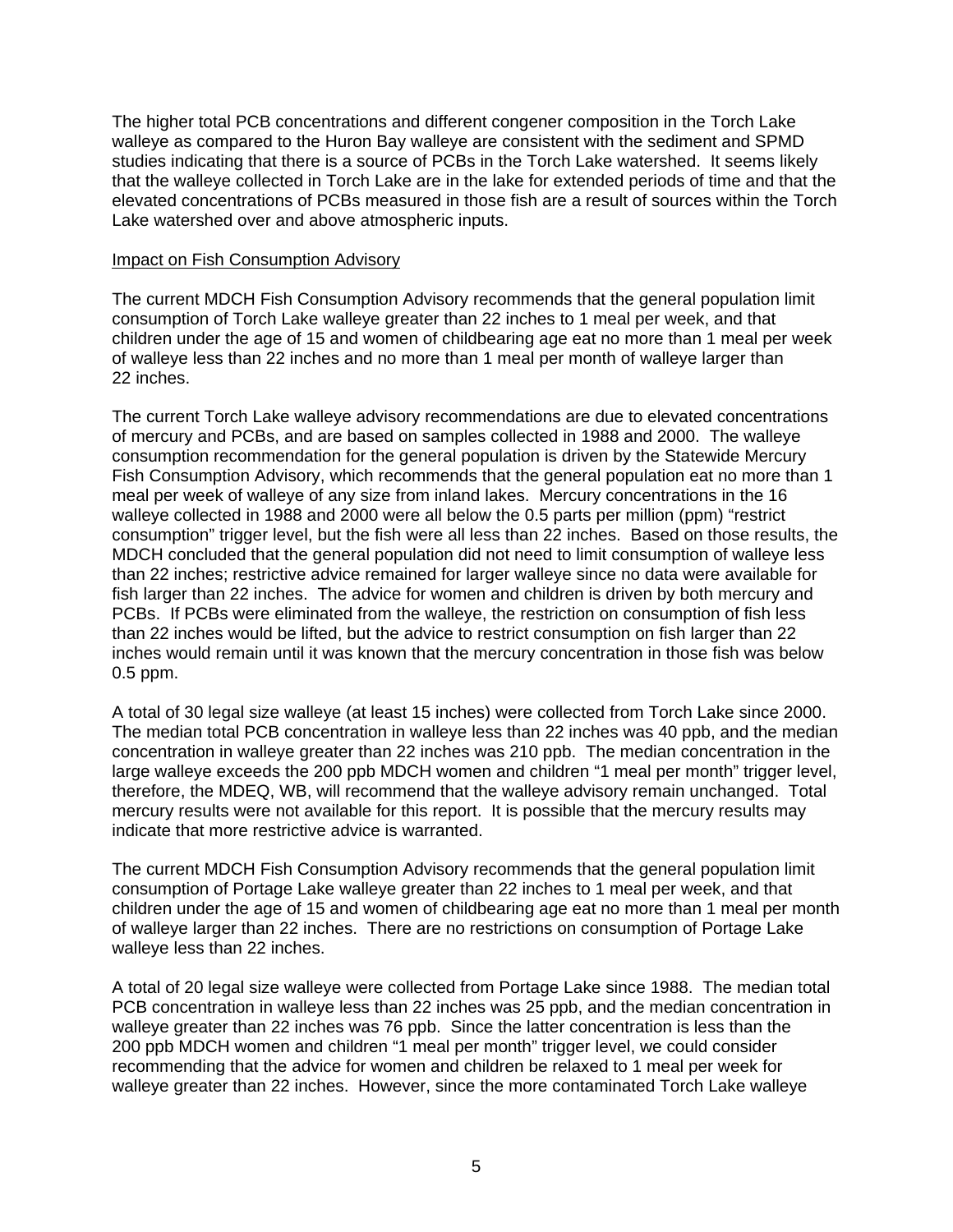may easily move into Portage Lake, the MDEQ, WB, will recommend that the advisory remain unchanged until we can confidently determine that PCB concentrations have declined.

Until recently, the MDCH did not issue an advisory for Lake Superior walleye since no data were available. Based on the samples collected from Huron Bay in 2006, the 2008 MDCH Fish Consumption Advisory (currently in draft) recommends restricted consumption of Lake Superior walleye greater than 22 inches due to elevated concentrations of mercury; PCBs in Lake Superior walleye are not elevated to the extent that they need to be listed as a contaminant causing the advisory.

## ACKNOWLEDGEMENTS

The MDEQ, WB, would like to thank the MDNR, Fisheries Division staff for collecting the Torch Lake fish, and the Keweenaw Bay Indian Community for providing the walleye collected from Huron Bay.

Report By: Joe Bohr, Aquatic Biologist Surface Water Assessment Section Water Bureau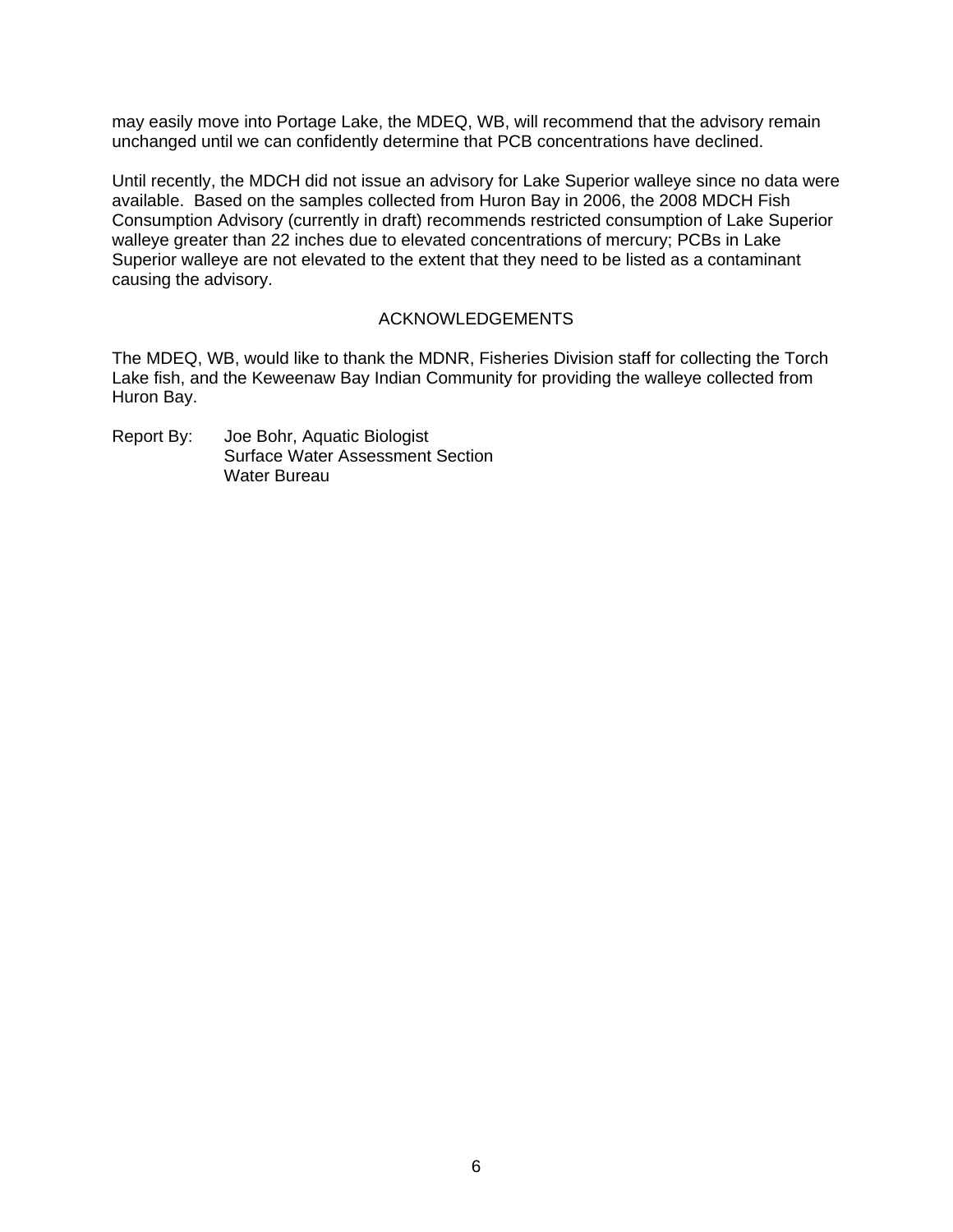## LITERATURE CITED

- Alexander, M. 2008. A Sediment Chemistry Survey of Torch Lake, Houghton County, Michigan, August 7, 8, and 9, 2007. Michigan Dept of Environmental Quality, Water Bureau Staff Report MI/DEQ/WB-08/011.
- Bohr, J. 2006. PCB Concentrations in Torch Lake using Semi-Permeable Membrane Devices, Houghton County, Michigan, October 20-November 18, 2005. Michigan Department of Environmental Quality, Water Bureau Staff Report MI/DEQ/WB-06/032.
- Madenjian, C. P., G. E. Noguchi, R. C. Haas, and K. Schrouder. 1998. Sexual Difference in Polychlorinated Biphenyl Accumulation Rates of Walleye (*Stizostedion vitreum*). Can. J. Fish. Aquat. Sci. 55:1085-1092.
- Rypel, A. L., R. H. Findlay, J. B. Mitchell, D. R. Bayne. 2007. Variations in PCB Concentrations between Genders of Six Warmwater Fish Species in Lake Logan Martin, Alabama, USA. Chemosphere 68:1707-1715.
- USEPA, 2001. Baseline Study Report, Torch Lake Superfund Site, Houghton County, Michigan. USEPA Region 5, Chicago, Illinois, (August 2001).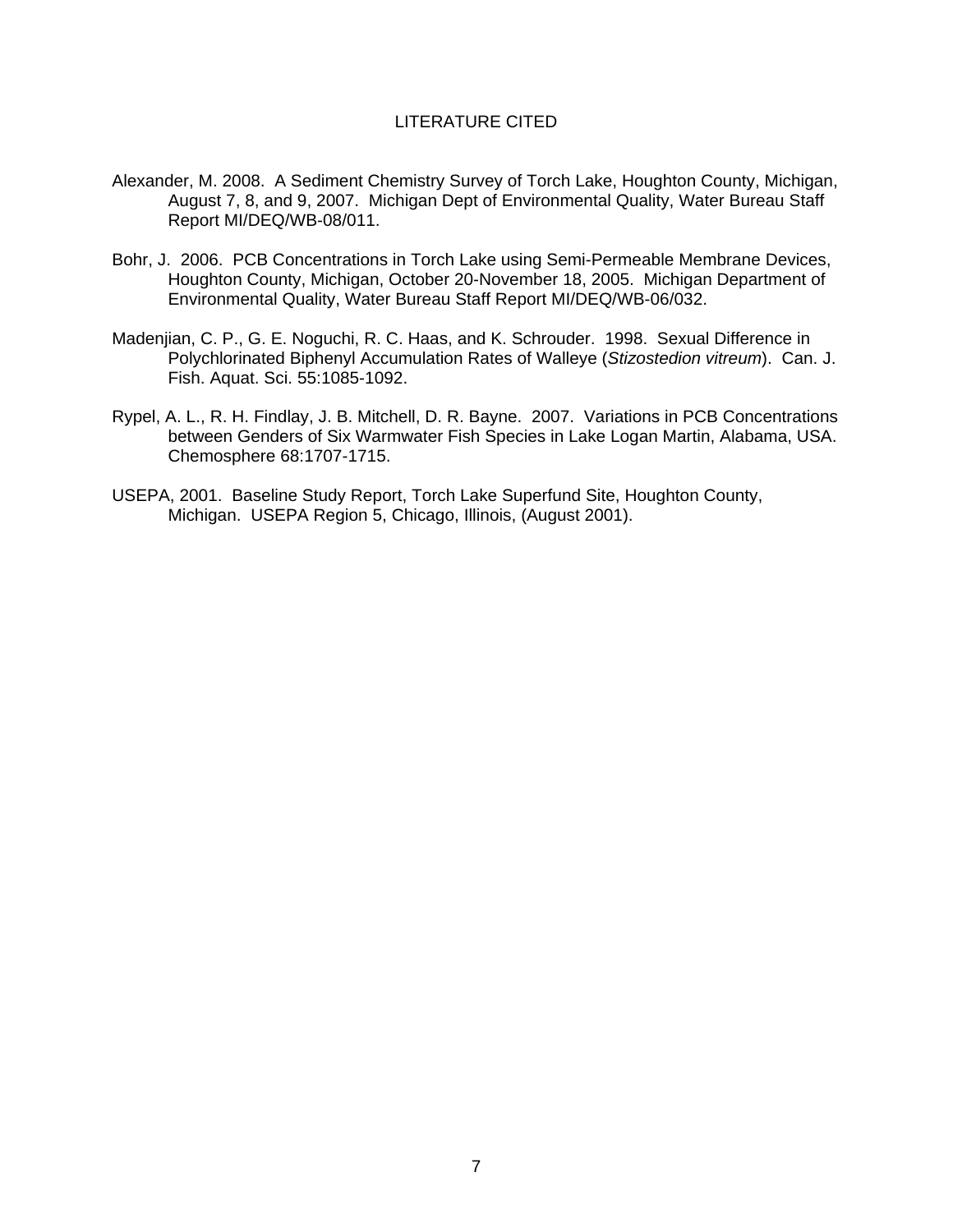| <b>Standard Analyses</b>  | <b>Level of Quantification</b> |
|---------------------------|--------------------------------|
| Hexachlorobenzene         | 0.001 ppm                      |
| gamma-BHC (Lindane)       | 0.001 ppm                      |
| Aldrin                    | 0.001 ppm                      |
| <b>Dieldrin</b>           | 0.001 ppm                      |
| $4,4'$ -DDE               | 0.001 ppm                      |
| $4.4'$ -DDD               | 0.001 ppm                      |
| $4,4'-DDT$                | 0.001 ppm                      |
| 2,4'-DDE                  | 0.001 ppm                      |
| $2,4'$ -DDD               | 0.001 ppm                      |
| $2,4'-DDT$                | $0.001$ ppm                    |
| <b>Heptachlor Epoxide</b> | 0.001 ppm                      |
| Mercury                   | $0.010$ ppm                    |
| Oxychlordane              | 0.001 ppm                      |
| gamma-Chlordane           | 0.001 ppm                      |
| trans-Nonachlor           | 0.001 ppm                      |
| alpha-Chlordane           | 0.001 ppm                      |
| cis-Nonachlor             | 0.001 ppm                      |
| Octachlorostyrene         | 0.001 ppm                      |
| Hexachlorostyrene         | 0.001 ppm                      |
| Heptachlorostyrene        | 0.001 ppm                      |
| Pentachlorostyrene        | 0.001 ppm                      |
| Heptachlor                | 0.001 ppm                      |
| Terphenyl                 | 0.250 ppm                      |
| Toxaphene                 | 0.050 ppm                      |
| <b>Mirex</b>              | 0.001 ppm                      |
| PBB (FF-1, BP-6)          | 0.001 ppm                      |
|                           |                                |

\_\_\_\_\_\_\_\_\_\_\_\_\_\_\_\_\_\_\_\_\_\_\_\_\_\_\_\_\_\_\_\_\_\_\_\_\_\_\_\_\_\_\_\_\_\_\_\_\_\_\_\_\_\_\_\_\_\_\_\_\_\_\_\_\_\_\_\_

Table 1. Halogenated organic chemicals and mercury assayed in edible portion and whole fish tissue samples.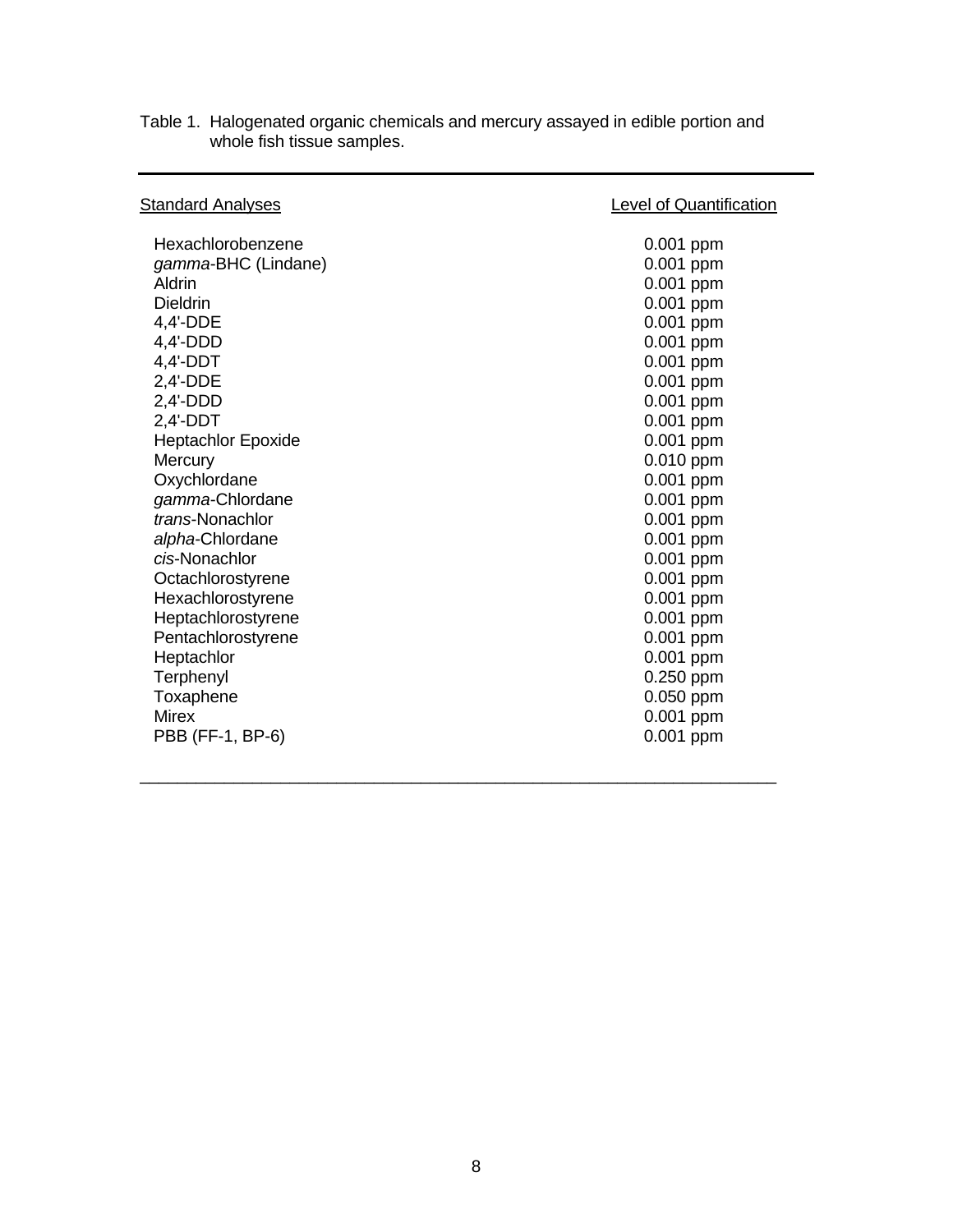| BZ#      | <b>Structure</b>            | BZ#        | <b>Structure</b>                          |
|----------|-----------------------------|------------|-------------------------------------------|
|          | <b>TRICHLOROBIPHENYLS</b>   |            | <b>HEXACHLOROBIPHENYLS</b>                |
| 17       | 2,2,4                       | 128        | 2,2',3,3',4,4'                            |
| 18       | 2,2,5                       | 130        | 2,2',3,3',4,5'                            |
| 22       | 2,3,4'                      | 132        | 2,2',3,3',4,6'                            |
| 25       | 2,3,4                       | 135        | 2,2',3,3',5,6'                            |
| 26       | 2,3,5                       | 136        | 2,2',3,3',6,6'                            |
| 28       | 2,4,4'                      | 137        | 2,2',3,4,4',5                             |
| 31       | 2,4,5                       | 138        | 2,2',3,4,4',5'                            |
| 32       | 2,4,6                       | 141        | 2,2',3,4,5,5'                             |
| 33       | 2',3,4                      | 144        | 2,2',3,4,5',6                             |
| 37       | 3,4,4'                      | 146        | 2,2',3,4',5,5'                            |
|          |                             | 149        | 2,2',3,4',5',6                            |
|          | <b>TETRACHLOROBIPHENYLS</b> | 151        | 2,2',3,5,5',6                             |
| 40       | 2,2',3,3'                   | 153        | 2,2',4,4',5,5'                            |
| 42       | 2,2',3,4'                   | 156        | 2,3,3',4,4',5                             |
| 44       | 2,2',3,5'                   | 157        | 2,3,3',4,4',5'                            |
| 45       | 2,2',3,6                    | 158        | 2,3,3',4,4',6                             |
| 47       | 2,2',4,4'                   | 163        | 2,3,3',4',5,6                             |
| 49       | 2,2',4,5'                   | 167        | 2,3',4,4',5,5'                            |
| 52       | 2,2',5,5'                   |            |                                           |
| 56       | 2,3,3',4'                   |            | <b>HEPTACHLOROBIPHENYLS</b>               |
| 60       | 2,3,4,4'                    | 170        | 2,2',3,3',4,4',5                          |
| 63       | 2,3,4,5                     | 171        | 2,2',3,3',4,4',6                          |
| 64       | 2,3,4,6                     | 172        | 2,2',3,3',4,5,5'                          |
| 66       | 2,3,4,4'                    | 174        | 2,2',3,3',4,5,6'                          |
| 70       | 2,3,4,5                     | 175        | 2,2',3,3',4,5',6                          |
| 71       | 2,3',4',6                   | 177        | 2,2',3,3',4',5,6                          |
| 74       | 2,4,4,5                     | 178        | 2,2',3,3',5,5',6                          |
| 77       | 3,3',4,4'                   | 179        | 2,2',3,3',5,6,6'                          |
|          |                             | 180        | 2,2',3,4,4',5,5'                          |
|          | PENTACHLOROBIPHENYLS        | 182        | 2,2',3,4,4',5,6'                          |
| 82       | 2,2',3,3',4                 | 183        | 2,2',3,4,4',5',6                          |
| 84       | 2,2',3,3',6                 | 185        | 2,2',3,4,5,5',6                           |
| 87       | 2,2',3,4,5'                 | 187        | 2,2',3,4',5,5',6                          |
| 90       | 2,2',3,4',5                 | 190        | 2,3,3',4,4',5,6                           |
| 91       | 2,2',3,4',6                 | 193        | 2,3,3',4',5,5',6                          |
| 92       | 2,2',3,5,5'                 |            | <b>OCTACHLOROBIPHENYLS</b>                |
| 95       | 2,2',3,5',6                 |            |                                           |
| 97<br>99 | 2,2',3',4,5                 | 194<br>195 | 2,2',3,3',4,4',5,5'                       |
| 100      | 2,2,4,4,5<br>2,2',4,4',6    | 196        | 2,2',3,3',4,4',5,6<br>2,2',3,3',4,4',5,6' |
| 101      | 2,2',4,5,5'                 | 198        | 2,2',3,3',4,5,5',6                        |
| 105      | 2,3,3',4,4'                 | 199        | 2,2',3,3',4,5,6,6'                        |
| 110      | 2,3,3',4',6                 | 201        | 2,2',3,3',4,5,5',6'                       |
| 118      | 2,3',4,4',5                 | 203        | 2,2',3,4,4',5,5',6                        |
| 126      | 3,3',4,4',5                 | 205        | 2,3,3',4,4',5,5',6                        |
|          |                             |            |                                           |
|          |                             |            | NONACHLOROBIPHENYLS                       |
|          |                             | 206        | 2,2',3,3',4,4',5,5',6                     |
|          |                             |            |                                           |
|          |                             |            |                                           |

Table 2. PCB structure and corresponding identification number of congeners assayed in Michigan FCMP fish tissue samples. \_\_\_\_\_\_\_\_\_\_\_\_\_\_\_\_\_\_\_\_\_\_\_\_\_\_\_\_\_\_\_\_\_\_\_\_\_\_\_\_\_\_\_\_\_\_\_\_\_\_\_\_\_\_\_\_\_\_\_\_\_\_\_\_\_\_\_\_\_\_\_\_\_\_\_\_\_\_\_\_\_\_\_\_\_\_

BZ# = identification numbers adopted by the International Union of Pure and Applied Chemists.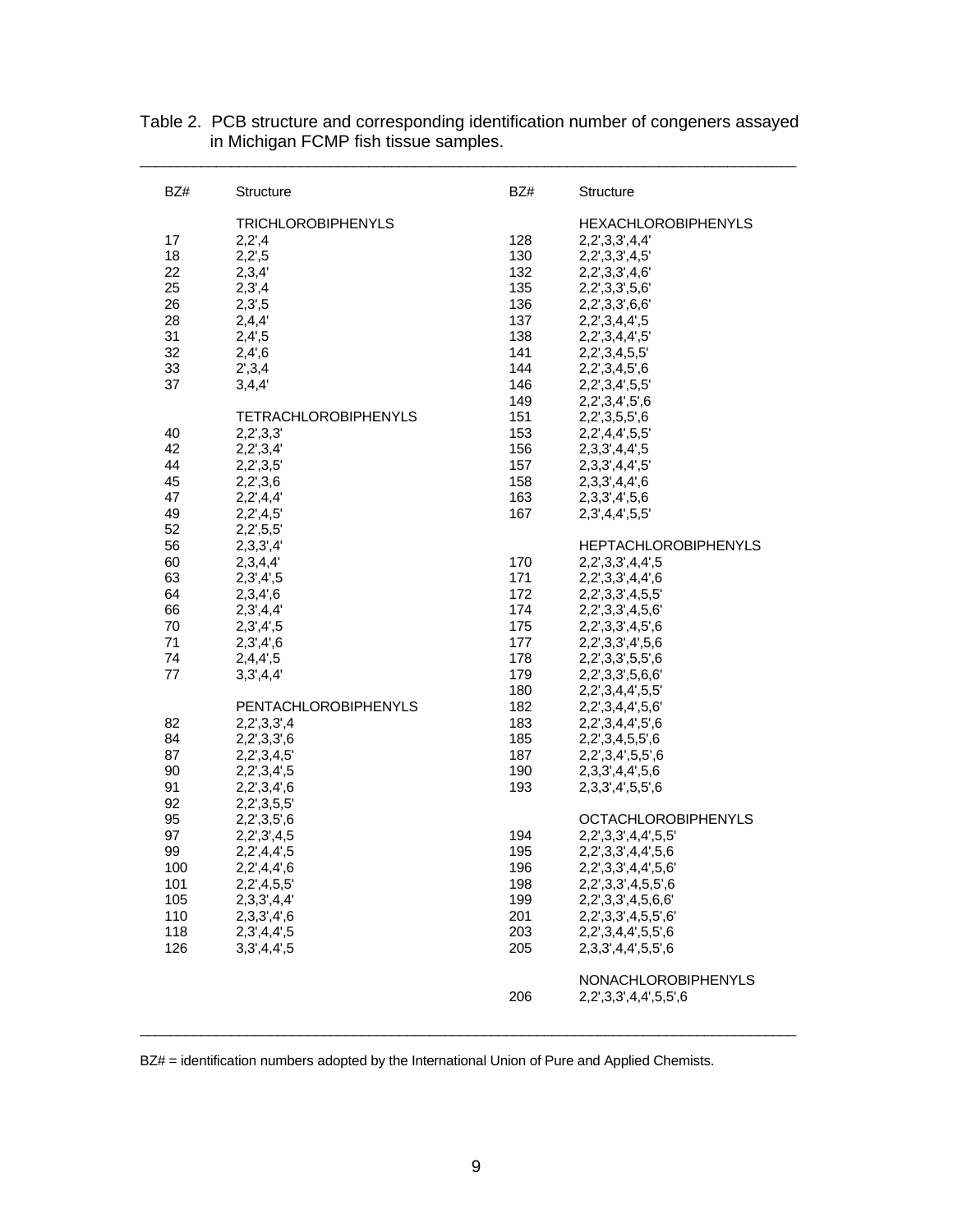| Table 3. Lengths of male walleye collected from Huron Bay, Torch Lake, and Portage |  |  |
|------------------------------------------------------------------------------------|--|--|
| Lake in 2006 and 2007.                                                             |  |  |

| Site              | Sample      | Length (Inches) |        |         |  |  |  |  |  |  |
|-------------------|-------------|-----------------|--------|---------|--|--|--|--|--|--|
|                   | <b>Size</b> | Minimum         | Median | Maximum |  |  |  |  |  |  |
| Huron Bay         | 14          | 17.4            | 20.6   | 27.2    |  |  |  |  |  |  |
| <b>Torch Lake</b> | 14          | 15.4            | 20.2   | 24.3    |  |  |  |  |  |  |
| Portage Lake      | 8           | 16.3            | 18.2   | 23.6    |  |  |  |  |  |  |



**Figure 1. Fish collection locations in 2006 and 2007.**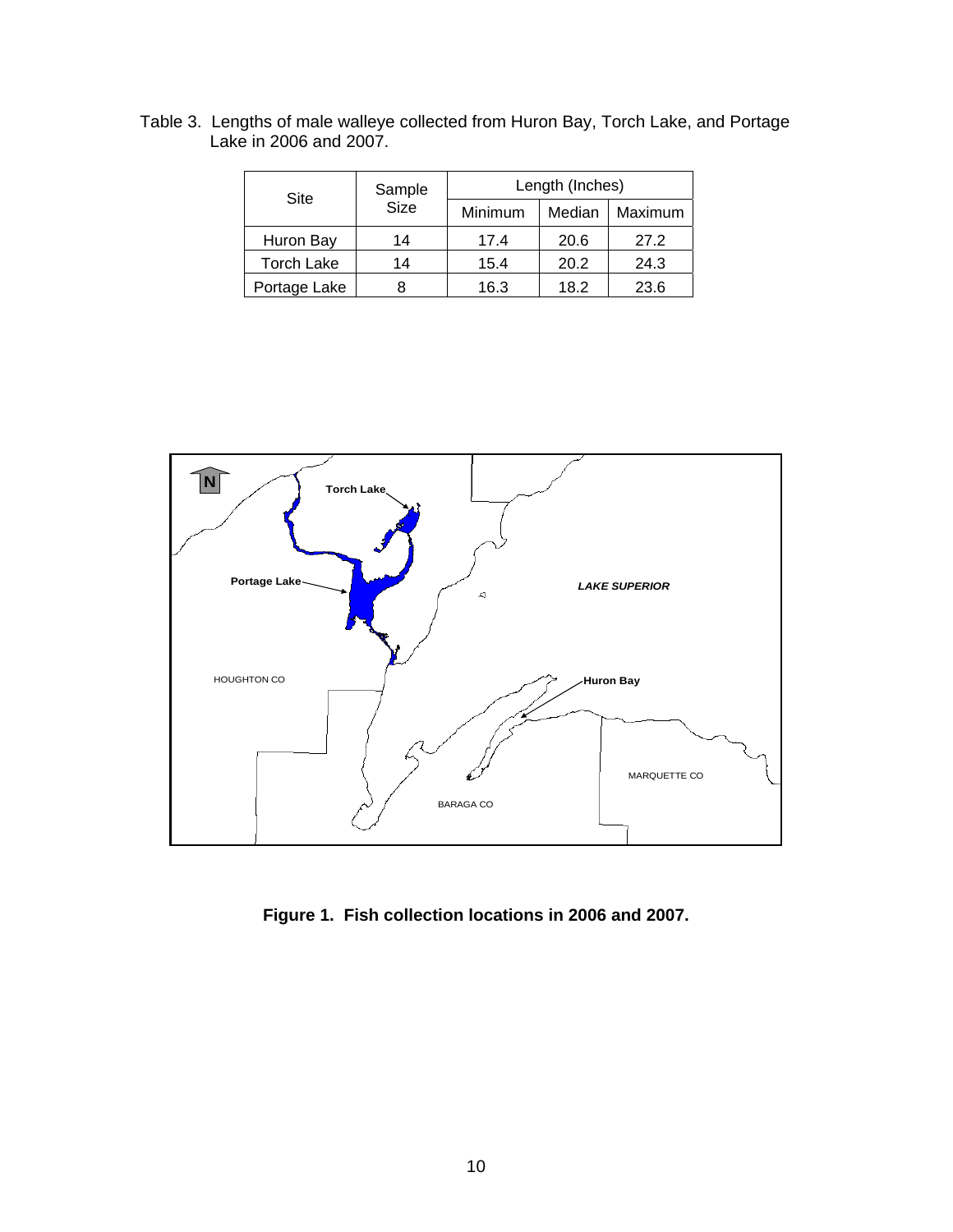

**Figure 2. Total length versus total PCB concentration in male walleye collected from Torch Lake, Houghton County, in 2000 and 2006.**



**Figure 3. Total length versus lipid-normalized total PCB concentration in male walleye collected from Torch Lake, Houghton County, in 2000 and 2006.**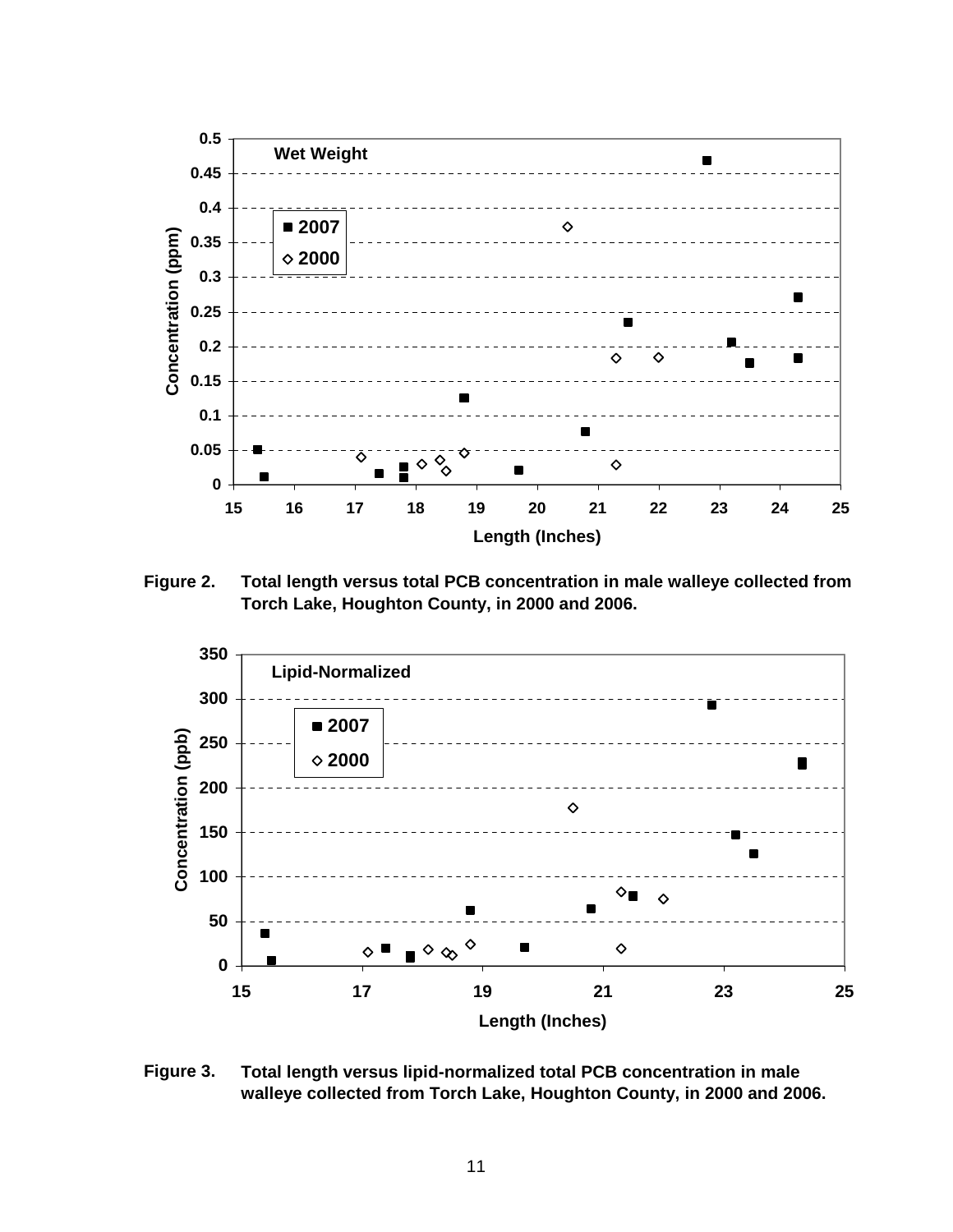

**Figure 4. Total length versus total PCB concentration in male walleye collected from Huron Bay in 2006, and Portage and Torch Lakes, Houghton County, in 2007.**



**Figure 5. Total length versus lipid normalized total PCB concentration in male walleye collected from Huron Bay in 2006, and Portage and Torch Lakes, Houghton County, in 2007.**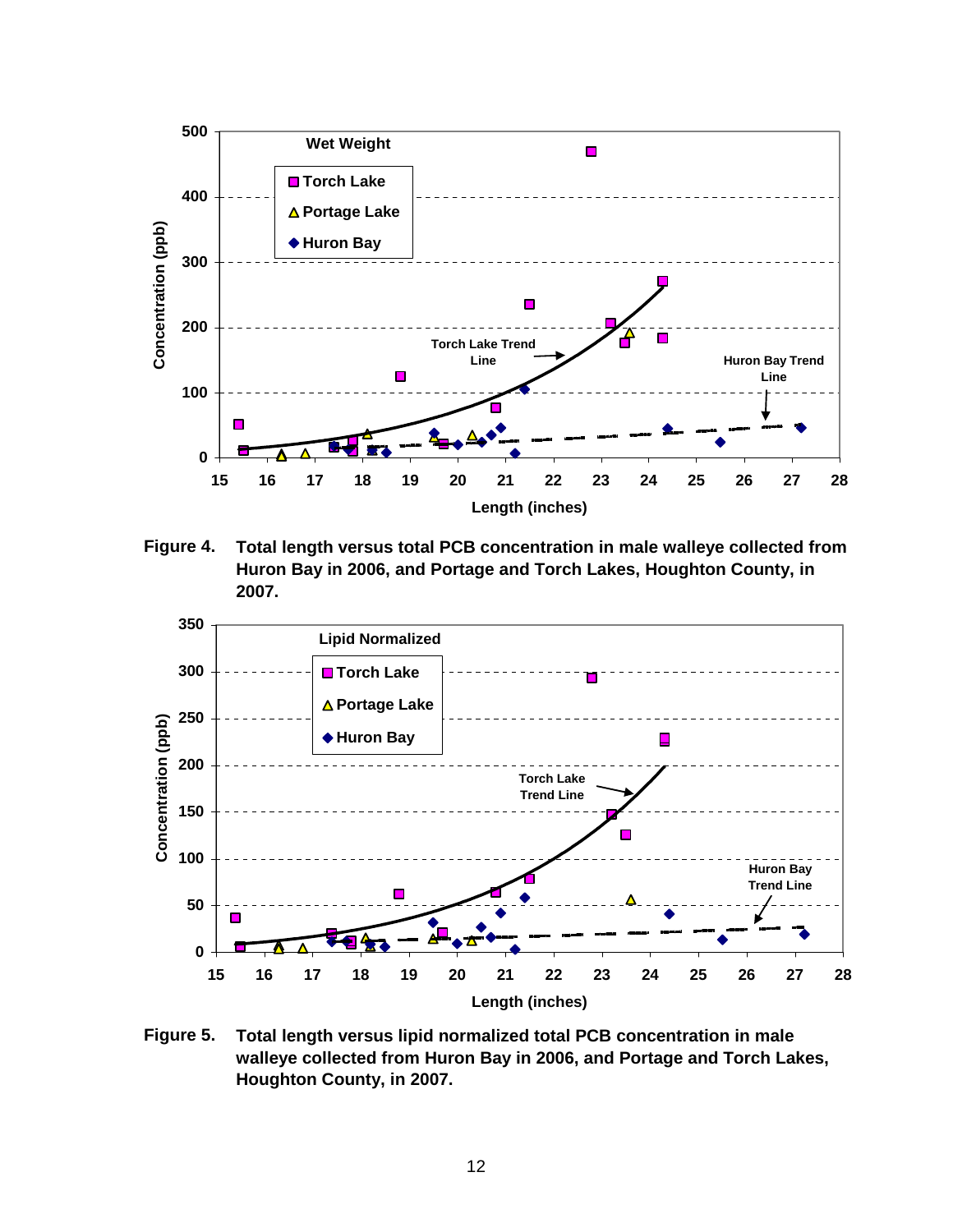

**Figure 6. PCB congener composition in walleye collected from Torch Lake and Huron Bay in 2006 and 2007.**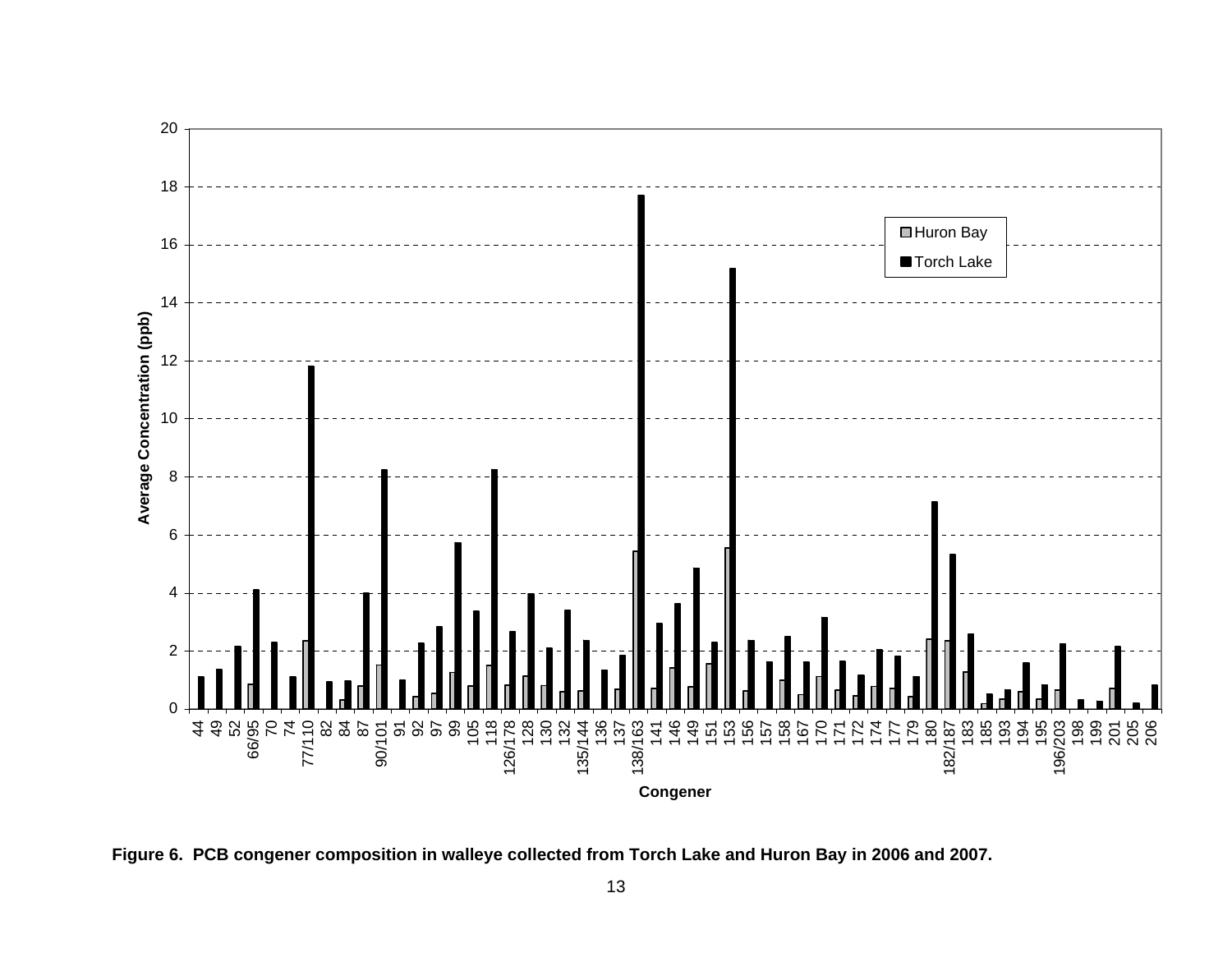APPENDIX Individual fish data and total PCB concentrations for walleye collected from Torch Lake (Houghton County) and from Huron Bay, Lake Superior, from 1988 through 2007, for the Michigan FCMP.

| Waterbody<br><b>Name</b> | Location                     | <b>Visit ID</b> | <b>Collection</b><br><b>Date</b> | Fish ID#               | <b>Species</b> | <b>Sex</b>  | Length<br>(cm) | Weight<br>(g) | <b>Sample</b><br><b>Type</b> | fat<br>(%)     | <b>Total PCB</b><br>- Aroclor<br>(ppm) | Aroclor<br>Code | <b>Total PCB</b><br>Cong (ppm) | Cong<br>code |
|--------------------------|------------------------------|-----------------|----------------------------------|------------------------|----------------|-------------|----------------|---------------|------------------------------|----------------|----------------------------------------|-----------------|--------------------------------|--------------|
| Lake Superior Huron Bay  |                              | 2006111         |                                  | 4/20/2006 2006111-F001 | Walleye        | M           | 44.3           | 1900          | F                            | 1.6            |                                        |                 | 0.018                          |              |
| Lake Superior Huron Bay  |                              | 2006111         |                                  | 4/20/2006 2006111-F002 | Walleye        | M           | 45             | 1800          | F                            | 1.1            |                                        |                 | 0.013                          |              |
| Lake Superior Huron Bay  |                              | 2006111         |                                  | 4/20/2006 2006111-F003 | Walleye        | M           | 46.3           | 2120          | F                            | 1.4            |                                        |                 | 0.012                          |              |
| Lake Superior Huron Bay  |                              | 2006111         |                                  | 4/20/2006 2006111-F004 | Walleye        | F           | 48.5           | 2320          | F                            | 1.4            |                                        |                 | 0.005                          |              |
| Lake Superior Huron Bay  |                              | 2006111         |                                  | 4/20/2006 2006111-F005 | Walleye        | M           | 47.1           | 2460          | $\mathsf F$                  | 1.4            |                                        |                 | 0.008                          |              |
| Lake Superior Huron Bay  |                              | 2006111         |                                  | 4/20/2006 2006111-F006 | Walleye        | $\mathsf F$ | 51             | 2900          | F                            | 2.2            |                                        |                 | 0.011                          |              |
| Lake Superior Huron Bay  |                              | 2006111         |                                  | 4/20/2006 2006111-F007 | Walleye        | M           | 49.5           | 2500          | F                            | 1.2            |                                        |                 | 0.038                          |              |
| Lake Superior Huron Bay  |                              | 2006111         |                                  | 4/20/2006 2006111-F008 | Walleye        | M           | 50.9           | 2700          | F                            | 2.2            |                                        |                 | 0.02                           |              |
| Lake Superior Huron Bay  |                              | 2006111         |                                  | 4/20/2006 2006111-F009 | Walleye        | M           | 52.6           | 3160          | F                            | 2.2            |                                        |                 | 0.035                          |              |
| Lake Superior Huron Bay  |                              | 2006111         |                                  | 4/20/2006 2006111-F010 | Walleye        | M           | 52             | 3100          | F                            | 0.9            |                                        |                 | 0.024                          |              |
| Lake Superior Huron Bay  |                              | 2006111         |                                  | 4/20/2006 2006111-F011 | Walleye        | M           | 53.9           | 3840          | F                            | 2.3            |                                        |                 | 0.007                          |              |
| Lake Superior Huron Bay  |                              | 2006111         |                                  | 4/20/2006 2006111-F012 | Walleye        | M           | 53.2           | 3580          | F                            | 1.1            |                                        |                 | 0.046                          |              |
| Lake Superior Huron Bay  |                              | 2006111         |                                  | 4/20/2006 2006111-F013 | Walleye        | M           | 54.4           | 3820          | F                            | 1.8            |                                        |                 | 0.105                          |              |
| Lake Superior Huron Bay  |                              | 2006111         |                                  | 4/20/2006 2006111-F014 | Walleye        | M           | 61.9           | 4920          | F                            | 1.1            |                                        |                 | 0.045                          |              |
| Lake Superior Huron Bay  |                              | 2006111         |                                  | 4/20/2006 2006111-F015 | Walleye        | M           | 64.8           | 6780          | F                            | 1.8            |                                        |                 | 0.024                          |              |
| Lake Superior Huron Bay  |                              | 2006111         |                                  | 4/20/2006 2006111-F016 | Walleye        | M           | 69.2           | 8080          | F                            | 2.4            |                                        |                 | 0.046                          |              |
| Portage Lake             | Houghton County              | 88016           |                                  | 8/4/1988 88016-F011    | Walleye        | U           | 76.2           | 4651.2        | F                            | 3.9            | 0.1                                    |                 |                                |              |
| Portage Lake             | <b>Houghton County</b>       | 88016           |                                  | 8/4/1988 88016-F012    | Walleye        | U           | 54.356         | 1413.6        | F                            | 1.5            | 0.025                                  | Κ               |                                |              |
| Portage Lake             | Houghton County              | 88016           |                                  | 8/4/1988 88016-F013    | Walleye        | U           | 62.23          | 1824          | F                            | 0.7            | 0.18                                   |                 |                                |              |
| Portage Lake             | Houghton County              | 88016           |                                  | 8/4/1988 88016-F014    | Walleye        | U           | 55.88          | 1459.2        | F                            | 1.9            | 0.025                                  | Κ               |                                |              |
| Portage Lake             | Houghton County              | 88016           |                                  | 8/4/1988 88016-F015    | Walleye        | U           | 51.816         | 1459.2        | F                            | 2.1            | 0.025                                  | Κ               |                                |              |
| Portage Lake             | Houghton County              | 88016           |                                  | 8/4/1988 88016-F016    | Walleye        | U           | 46.99          | 1094.4        | F                            | $\overline{2}$ | 0.026                                  |                 |                                |              |
| Portage Lake             | Houghton County              | 88016           |                                  | 8/4/1988 88016-F017    | Walleye        | U           | 45.974         | 1048.8        | F                            | 0.8            | 0.025                                  | Κ               |                                |              |
| Portage Lake             | Houghton County              | 88016           |                                  | 8/4/1988 88016-F018    | Walleye        | U           | 40.64          | 638.4         | F                            | 1.4            | 0.025                                  | Κ               |                                |              |
| Portage Lake             | Houghton County              | 88016           |                                  | 8/4/1988 88016-F019    | Walleye        | U           | 38.862         | 592.8         | F                            | 1.1            | 0.025                                  | Κ               |                                |              |
| Portage Lake             | Houghton County              | 88016           |                                  | 8/4/1988 88016-F020    | Walleye        | U           | 38.1           | 547.2         | F                            | 1.2            | 0.025                                  | K               |                                |              |
| Portage Lake             | Houghton County              | 1998151         |                                  | 9/15/1998 1998151-F001 | Walleye        | M           | 36.3           | 420           | F                            | 0.7            | 0.025                                  | K               |                                |              |
| Portage Lake             | <b>Houghton County</b>       | 1998151         |                                  | 9/15/1998 1998151-F002 | Walleye        | U           | 36.3           | 440           | F                            | 0.65           | 0.025                                  | Κ               |                                |              |
| Portage Lake             | Houghton County              | 1998151         |                                  | 9/15/1998 1998151-F003 | Walleye        | M           | 36.8           | 470           | F                            | 1.25           | 0.025                                  | Κ               |                                |              |
| Portage Lake             | Houghton County              | 1998151         |                                  | 9/15/1998 1998151-F004 | Walleye        | M           | 39.4           | 630           | F                            | 0.85           | 0.025                                  | Κ               |                                |              |
|                          | Portage Lake Houghton County | 1998151         |                                  | 9/15/1998 1998151-F005 | Walleye        | M           | 40.9           | 600           | F                            | 0.75           | 0.025                                  | Κ               |                                |              |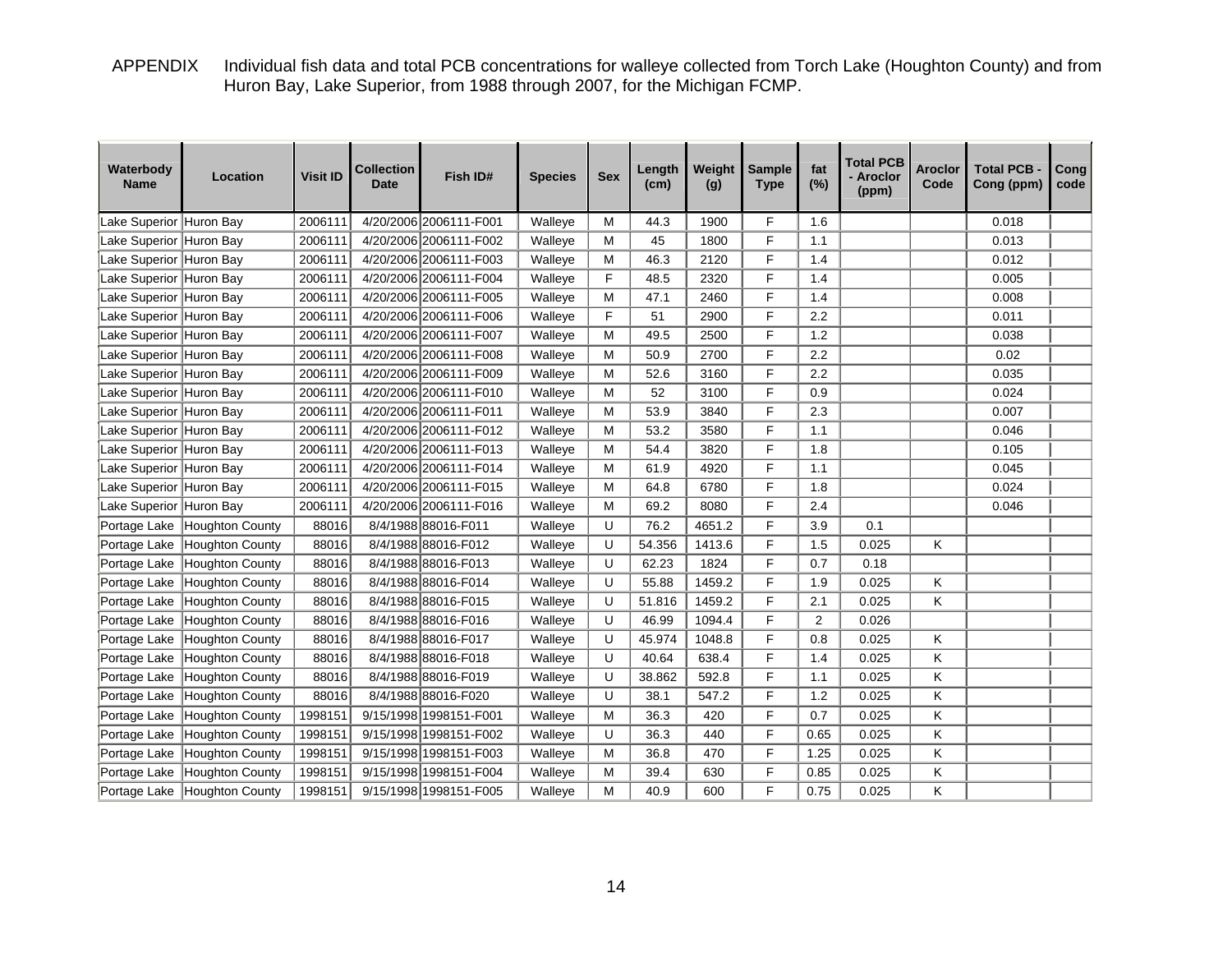APPENDIX Individual fish data and total PCB concentrations for walleye collected from Torch Lake (Houghton County) and from Huron Bay, Lake Superior, from 1988 through 2007, for the Michigan FCMP.

| Waterbody<br><b>Name</b> | Location               | <b>Visit ID</b> | Collection<br><b>Date</b> | Fish ID#               | <b>Species</b> | <b>Sex</b> | Length<br>(cm) | Weight<br>(g) | <b>Sample</b><br><b>Type</b> | fat<br>(%)   | <b>Total PCB</b><br>- Aroclor<br>(ppm) | Aroclor<br>Code | <b>Total PCB</b><br>Cong (ppm) | Cong<br>code |
|--------------------------|------------------------|-----------------|---------------------------|------------------------|----------------|------------|----------------|---------------|------------------------------|--------------|----------------------------------------|-----------------|--------------------------------|--------------|
| Portage Lake             | Houghton County        | 2007247         |                           | 4/19/2007 2007247-F001 | Walleye        | M          | 41.402         | 640           | F                            | 0.8          |                                        |                 | 0.006                          |              |
| Portage Lake             | Houghton County        | 2007247         |                           | 4/19/2007 2007247-F002 | Walleye        | M          | 41.402         | 610           | F                            | 0.8          |                                        |                 | 0.003                          |              |
| Portage Lake             | <b>Houghton County</b> | 2007247         |                           | 4/19/2007 2007247-F003 | Walleye        | M          | 42.672         | 610           | F                            | 1.6          |                                        |                 | 0.007                          |              |
| Portage Lake             | <b>Houghton County</b> | 2007247         |                           | 4/19/2007 2007247-F004 | Walleye        | M          | 45.974         | 850           | F                            | 2.4          |                                        |                 | 0.037                          |              |
| Portage Lake             | <b>Houghton County</b> | 2007247         |                           | 4/19/2007 2007247-F005 | Walleye        | M          | 46.228         | 840           | F                            | 1.8          |                                        |                 | 0.012                          |              |
| Portage Lake             | <b>Houghton County</b> | 2007247         |                           | 4/19/2007 2007247-F006 | Walleye        | M          | 49.53          | 1280          | F                            | 2.2          |                                        |                 | 0.032                          |              |
| Portage Lake             | <b>Houghton County</b> | 2007247         |                           | 4/19/2007 2007247-F007 | Walleye        | М          | 51.562         | 1300          | F                            | 2.8          |                                        |                 | 0.035                          |              |
| Portage Lake             | <b>Houghton County</b> | 2007247         |                           | 4/19/2007 2007247-F008 | Walleye        | F          | 59.69          | 2350          | F                            | 3.6          |                                        |                 | 0.052                          |              |
| Portage Lake             | <b>Houghton County</b> | 2007247         |                           | 4/19/2007 2007247-F009 | Walleye        | M          | 59.944         | 1970          | F                            | 3.4          |                                        |                 | 0.192                          |              |
| Portage Lake             | <b>Houghton County</b> | 2007247         |                           | 4/19/2007 2007247-F010 | Walleye        | F          | 69.85          | 3230          | F                            | 1.2          |                                        |                 | 0.034                          |              |
| <b>Torch Lake</b>        | Houghton County        | 88015           |                           | 8/23/1988 88015-F025   | Walleye        | U          | 46.736         | 957.6         | F                            | $\mathbf{1}$ | 0.033                                  |                 |                                |              |
| <b>Torch Lake</b>        | <b>Houghton County</b> | 88015           |                           | 8/23/1988 88015-F026   | Walleye        | U          | 42.926         | 729.6         | F                            | 1.4          | 0.043                                  |                 |                                |              |
| <b>Torch Lake</b>        | <b>Houghton County</b> | 88015           |                           | 8/23/1988 88015-F027   | Walleye        | U          | 43.688         | 729.6         | F                            | 0.85         | 0.045                                  |                 |                                |              |
| <b>Torch Lake</b>        | <b>Houghton County</b> | 88015           |                           | 8/23/1988 88015-F028   | Walleye        | U          | 37.338         | 456           | F                            | 1.1          | 0.025                                  |                 |                                |              |
| <b>Torch Lake</b>        | <b>Houghton County</b> | 88015           |                           | 8/23/1988 88015-F029   | Walleye        | U          | 33.782         | 319.2         | F                            | 0.55         | 0.025                                  | Κ               |                                |              |
| <b>Torch Lake</b>        | <b>Houghton County</b> | 88015           |                           | 8/23/1988 88015-F030   | Walleye        | U          | 49.53          | 1003.2        | F                            | 2.3          | 0.081                                  |                 |                                |              |
| <b>Torch Lake</b>        | <b>Houghton County</b> | 2000096         |                           | 5/3/2000 2000096-F010  | Walleye        | М          | 43.4           | 760           | F                            | 2.6          |                                        |                 | 0.04                           |              |
| <b>Torch Lake</b>        | <b>Houghton County</b> | 2000096         |                           | 5/3/2000 2000096-F011  | Walleye        | M          | 46             | 1000          | F                            | 1.65         |                                        |                 | 0.03                           |              |
| <b>Torch Lake</b>        | <b>Houghton County</b> | 2000096         |                           | 5/3/2000 2000096-F012  | Walleye        | M          | 46.7           | 900           | F                            | 2.4          |                                        |                 | 0.036                          |              |
| <b>Torch Lake</b>        | <b>Houghton County</b> | 2000096         |                           | 5/3/2000 2000096-F013  | Walleye        | М          | 47             | 940           | F                            | 1.7          |                                        |                 | 0.02                           |              |
| <b>Torch Lake</b>        | Houghton County        | 2000096         |                           | 5/3/2000 2000096-F014  | Walleye        | M          | 47.8           | 980           | F                            | 1.9          |                                        |                 | 0.046                          |              |
| <b>Torch Lake</b>        | <b>Houghton County</b> | 2000096         |                           | 5/3/2000 2000096-F015  | Walleye        | M          | 52.1           | 1180          | F                            | 2.1          |                                        |                 | 0.373                          |              |
| <b>Torch Lake</b>        | <b>Houghton County</b> | 2000096         |                           | 5/3/2000 2000096-F016  | Walleye        | M          | 54.1           | 1480          | F                            | 2.2          |                                        |                 | 0.183                          |              |
| <b>Torch Lake</b>        | Houghton County        | 2000096         |                           | 5/3/2000 2000096-F017  | Walleye        | M          | 55.9           | 1640          | F                            | 2.45         |                                        |                 | 0.184                          |              |
| <b>Torch Lake</b>        | <b>Houghton County</b> | 2000096         |                           | 5/3/2000 2000096-F018  | Walleye        | F          | 55.4           | 1930          | F                            | 1.85         |                                        |                 | 0.039                          |              |
| <b>Torch Lake</b>        | <b>Houghton County</b> | 2000096         |                           | 5/3/2000 2000096-F019  | Walleye        | M          | 54.1           | 1620          | F                            | 1.5          |                                        |                 | 0.029                          |              |
| <b>Torch Lake</b>        | Houghton County        | 2007257         |                           | 4/25/2007 2007257-F021 | Walleye        | M          | 39.37          | 520           | F                            | 1.8          |                                        |                 | 0.011                          |              |
| <b>Torch Lake</b>        | <b>Houghton County</b> | 2007257         |                           | 4/25/2007 2007257-F022 | Walleye        | M          | 39.116         | 620           | F                            | 1.4          |                                        |                 | 0.051                          |              |
| <b>Torch Lake</b>        | <b>Houghton County</b> | 2007257         |                           | 4/25/2007 2007257-F023 | Walleye        | М          | 44.196         | 680           | F                            | 0.8          |                                        |                 | 0.016                          |              |
| <b>Torch Lake</b>        | <b>Houghton County</b> | 2007257         |                           | 4/25/2007 2007257-F024 | Walleye        | M          | 45.212         | 860           | F                            | 1.2          |                                        |                 | 0.01                           |              |
| <b>Torch Lake</b>        | Houghton County        | 2007257         |                           | 4/25/2007 2007257-F025 | Walleye        | M          | 45.212         | 710           | F                            | 2.2          |                                        |                 | 0.026                          |              |